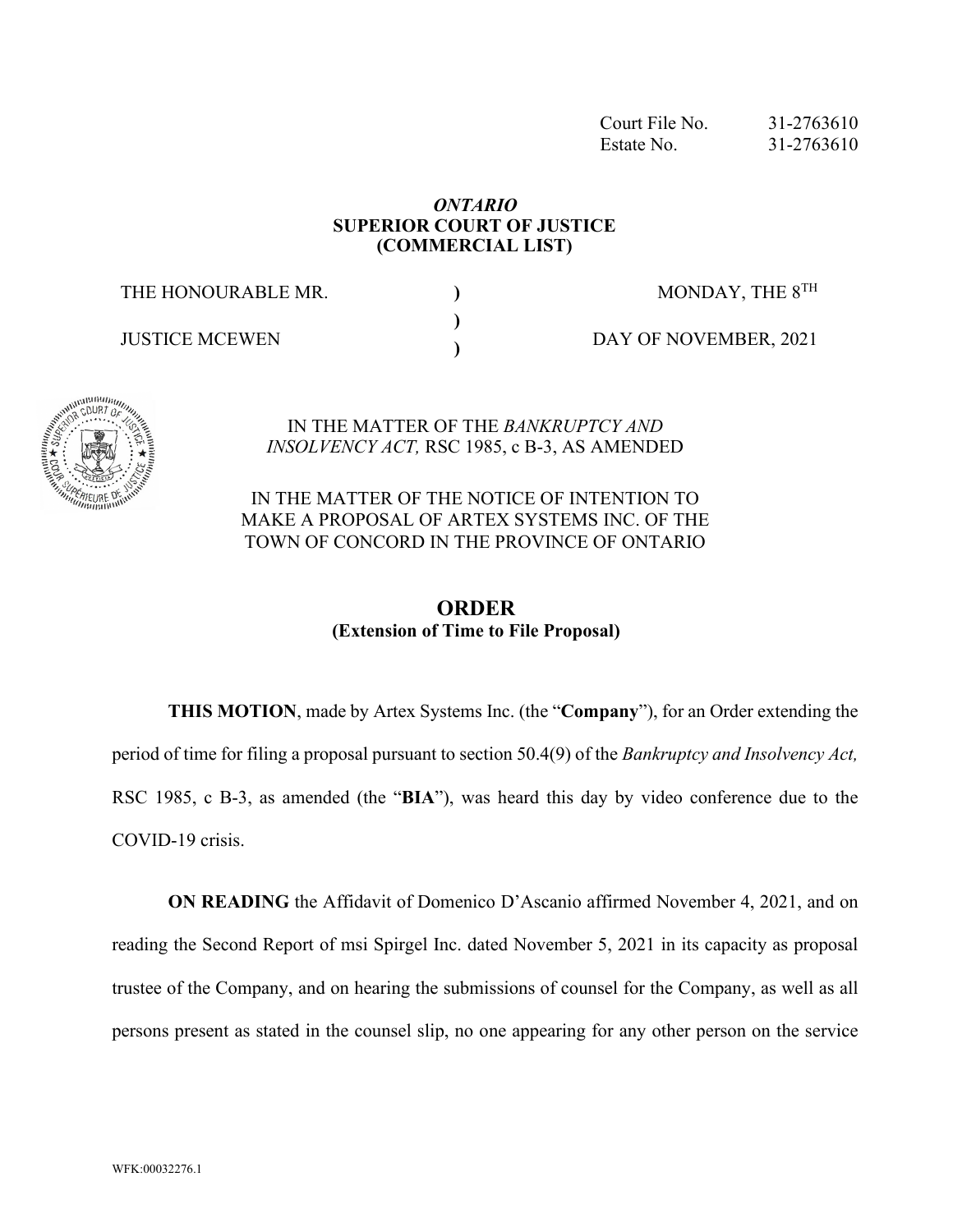list, although properly served as appears from the affidavit of service of Jo-Anne Matich sworn November 4, 2021, filed:

### **SERVICE**

1. **THIS COURT ORDERS** that the time for service of the Notice of Motion and the Motion Record is hereby abridged and validated so that this Motion is properly returnable today and hereby dispenses with further service thereof.

## **EXTENSION OF TIME TO FILE A PROPOSAL**

2 . **THIS COURT ORDERS** that pursuant to Section 50.4(9) of the BIA, the time for the Company to file a proposal with the Official Receiver be and is hereby extended to December 30, 2021.

#### **ORDER EFFECTIVE IMMEDIATELY**

3. **THIS COURT ORDERS** that this Order and all of its provisions are effective as of 12:01 a.m. Eastern Standard/Daylight Time on the date of this Order without any need for entry and filing.

 $mcE \nabla$ .